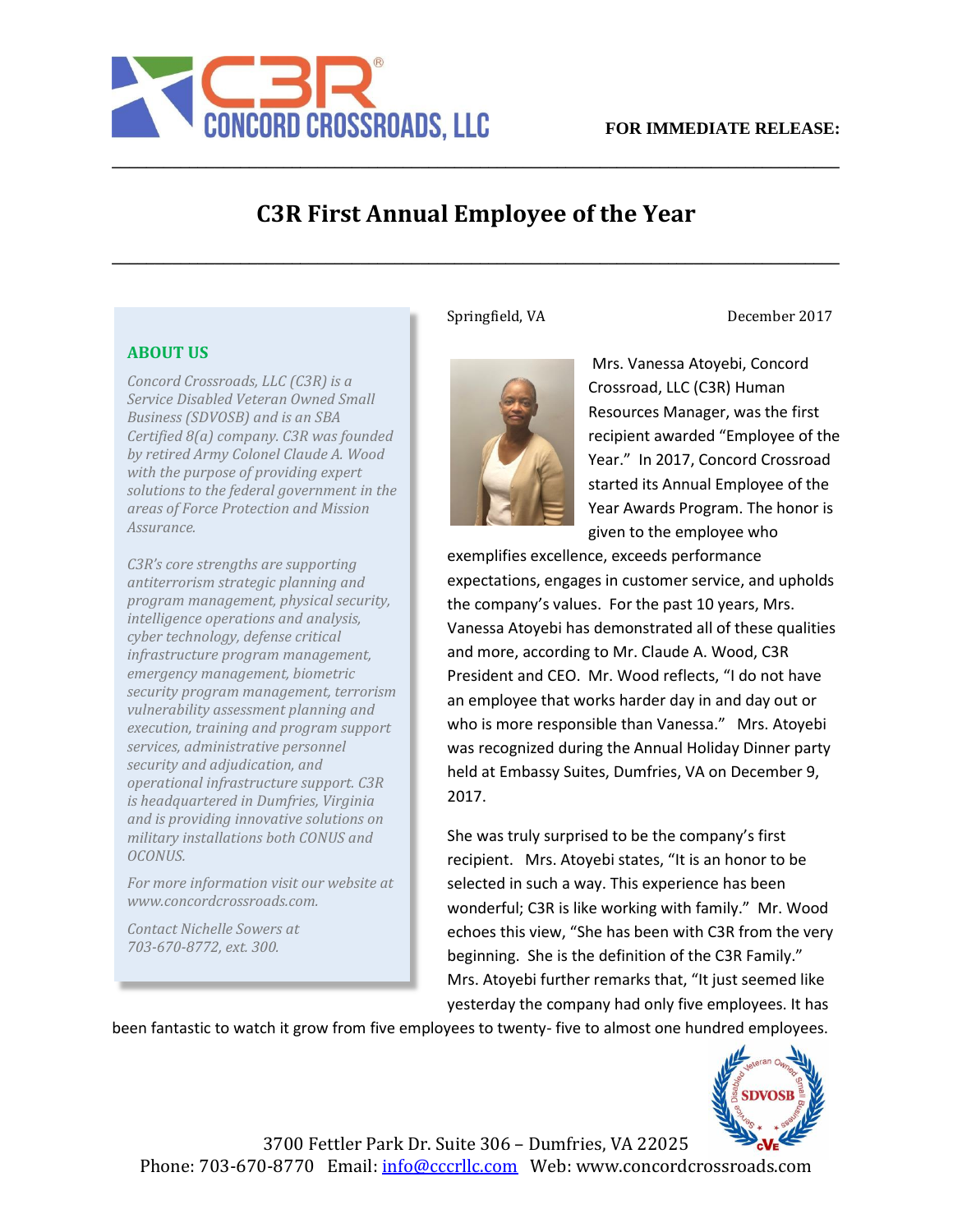

## **C3R First Annual Employee of the Year**

**\_\_\_\_\_\_\_\_\_\_\_\_\_\_\_\_\_\_\_\_\_\_\_\_\_\_\_\_\_\_\_\_\_\_\_\_\_\_\_\_\_\_\_\_\_\_\_\_\_\_\_\_\_\_\_\_\_\_\_\_\_\_\_\_\_\_\_\_\_\_\_\_\_\_\_\_\_\_\_\_\_\_\_\_\_**

The growth has been unbelievable." According to Mrs. Atoyebi, "What I have enjoyed the most over the past ten years is the opportunity to speak with, to know, and to help our employees."

**\_\_\_\_\_\_\_\_\_\_\_\_\_\_\_\_\_\_\_\_\_\_\_\_\_\_\_\_\_\_\_\_\_\_\_\_\_\_\_\_\_\_\_\_\_\_\_\_\_\_\_\_\_\_\_\_\_\_\_\_\_\_\_\_\_\_\_\_\_\_\_\_\_\_\_\_\_\_\_\_\_\_\_\_\_**

She has trained the next generation of human resources staff as well. Brittany Crandall and Alexis Morris describe how much they have learned under her direction. Mrs. Atoyebi anticipates that the next ten years will be better than the first, as the C3R Family continues to grow and thrive. We could not agree more. Mrs. Vanessa Atoyebi, the C3R Family recognizes your exemplary attitude, efforts, and dedication. Congratulations Employee of the Year!!!



3700 Fettler Park Dr. Suite 306 – Dumfries, VA 22025 Phone: 703-670-8770 Email: info@cccrllc.com Web: www.concordcrossroads.com